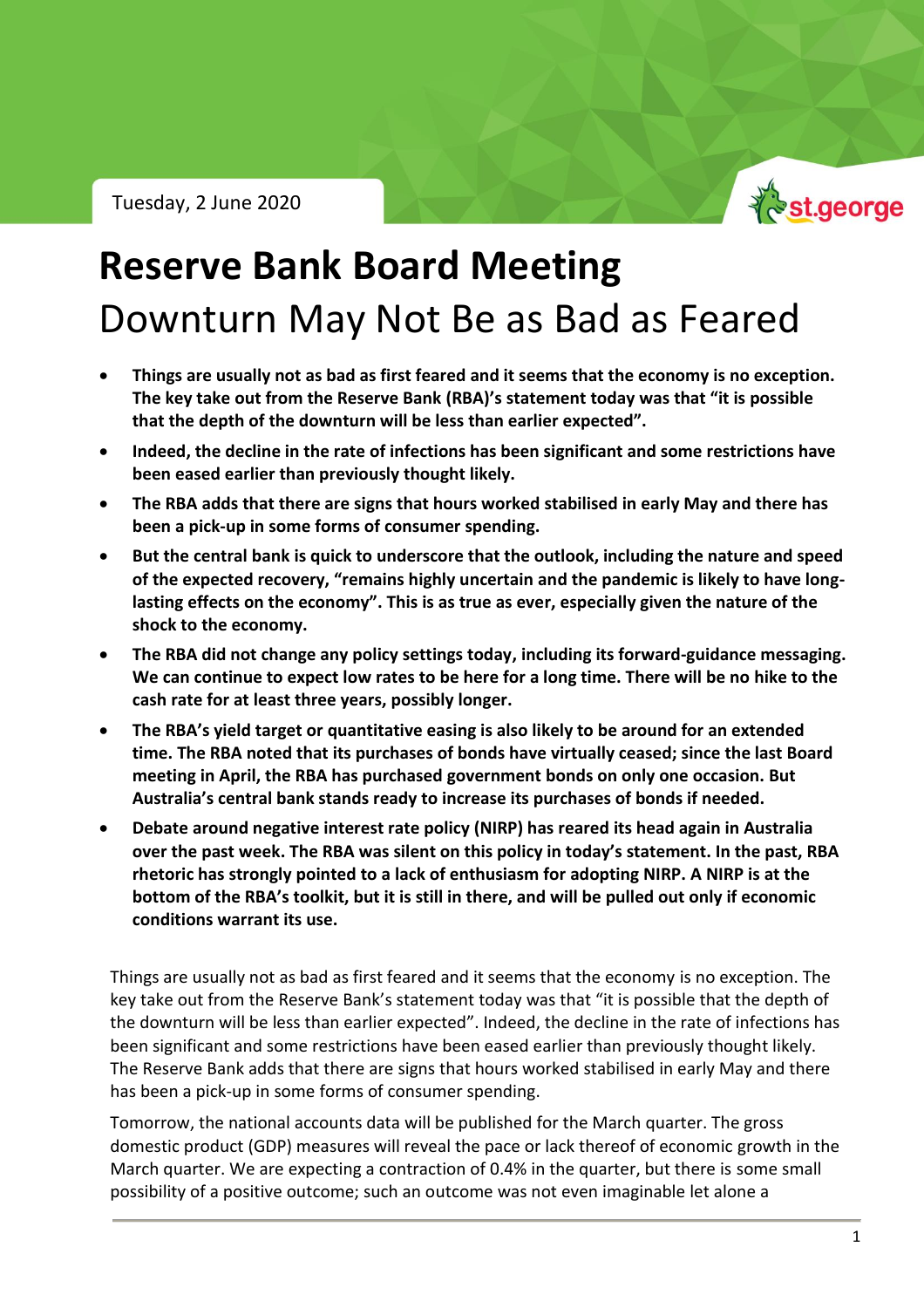possibility two to three months ago. The deeper economic downturn will be in this current June quarter and that data will not be made available until early September; by this time, the economic recovery is likely to have progressed further.

However, the RBA is quick to underscore that the outlook, including the nature and speed of the expected recovery, "remains highly uncertain and the pandemic is likely to have long-lasting effects on the economy". This is as true as ever. Given the nature of this significant health shock to the economy, forecasts are subject to greater variability than usual. In the period ahead, the RBA rightly points out "that much will depend on the confidence that people and businesses have about the health situation and their own finances". The economy is reopening but it is not necessarily a V-shaped recovery. Without a commercial vaccine and/or anti-virals it is difficult to imagine an outlook that does not involve some social distancing and ongoing changes to business models.

The RBA did not change any policy settings today. The cash rate remains at a record low of 0.25%. The RBA's target for the 3-year government bond yield of around 0.25% remains unchanged. Its term facility is intact for banks to access. Forward guidance is also the same; that is, the RBA does not intend to increase the cash rate until progress is being made towards full employment and it is confident that inflation will be sustainably within its target band of 2-3% per annum.

The rate of unemployment consistent with full employment is around 4.5%. The current rate of unemployment is 6.2% and headed higher. The underlying (trimmed mean) inflation rate is 1.8% and headed lower. Therefore, we can expect the RBA to not move the cash rate up for at least three years, possibly longer (as previously flagged by the Governor). Low rates are here to stay in the economy for a long time.

Quantitative easing is also likely to be around for an extended time. Today the RBA noted that its purchases of bonds have virtually ceased; since the last Board meeting in April, the RBA has purchased government bonds on only one occasion. But Australia's central bank stands ready to increase its purchases of bonds if needed.

Debate around negative interest rate policy (NIRP) has reared its head again in Australia in recent days. The RBA was silent on this policy in today's statement. In the past, RBA rhetoric has strongly suggested a lack of enthusiasm for adopting NIRP. Our opinion on NIRP remains unchanged. NIRP is in the RBA's toolkit. It is at the bottom of the toolkit, but it is still in there, and will be pulled out only if economic conditions warrant its use. We suspect the RBA would enhance its quantitative easing program or extend it before implementing NIRP.

> **Besa Deda, Chief Economist** Ph: 02-8254-3251